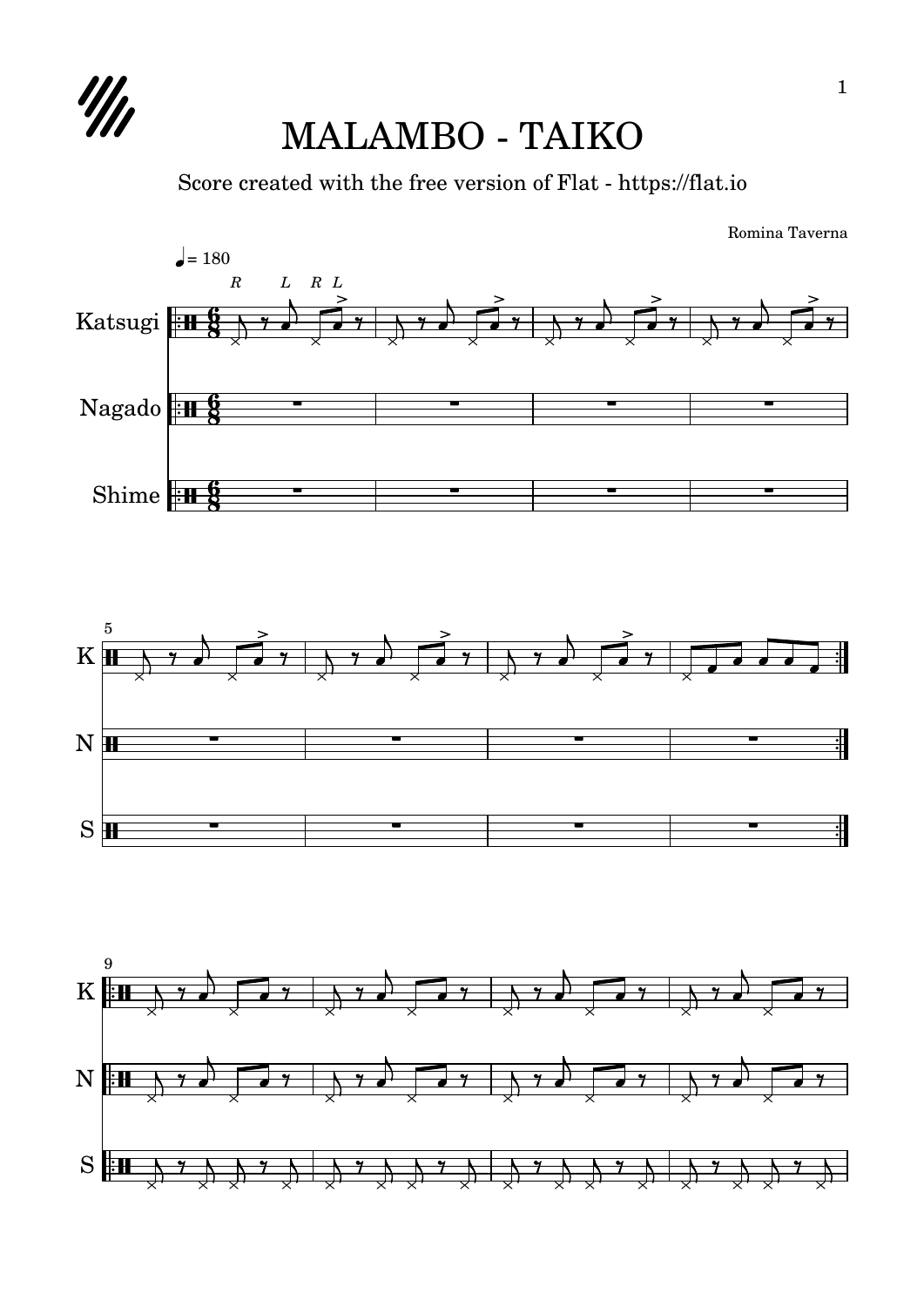



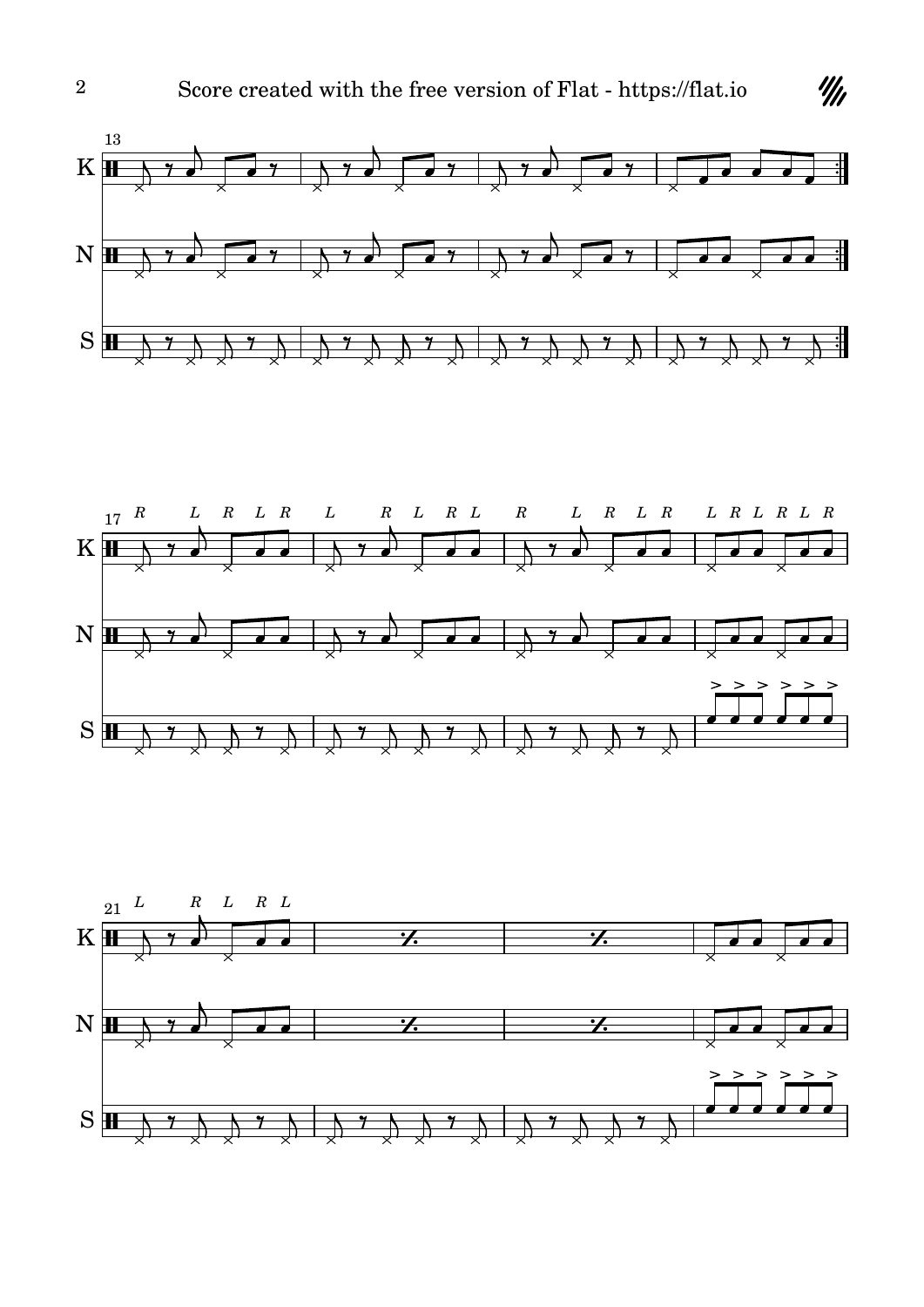



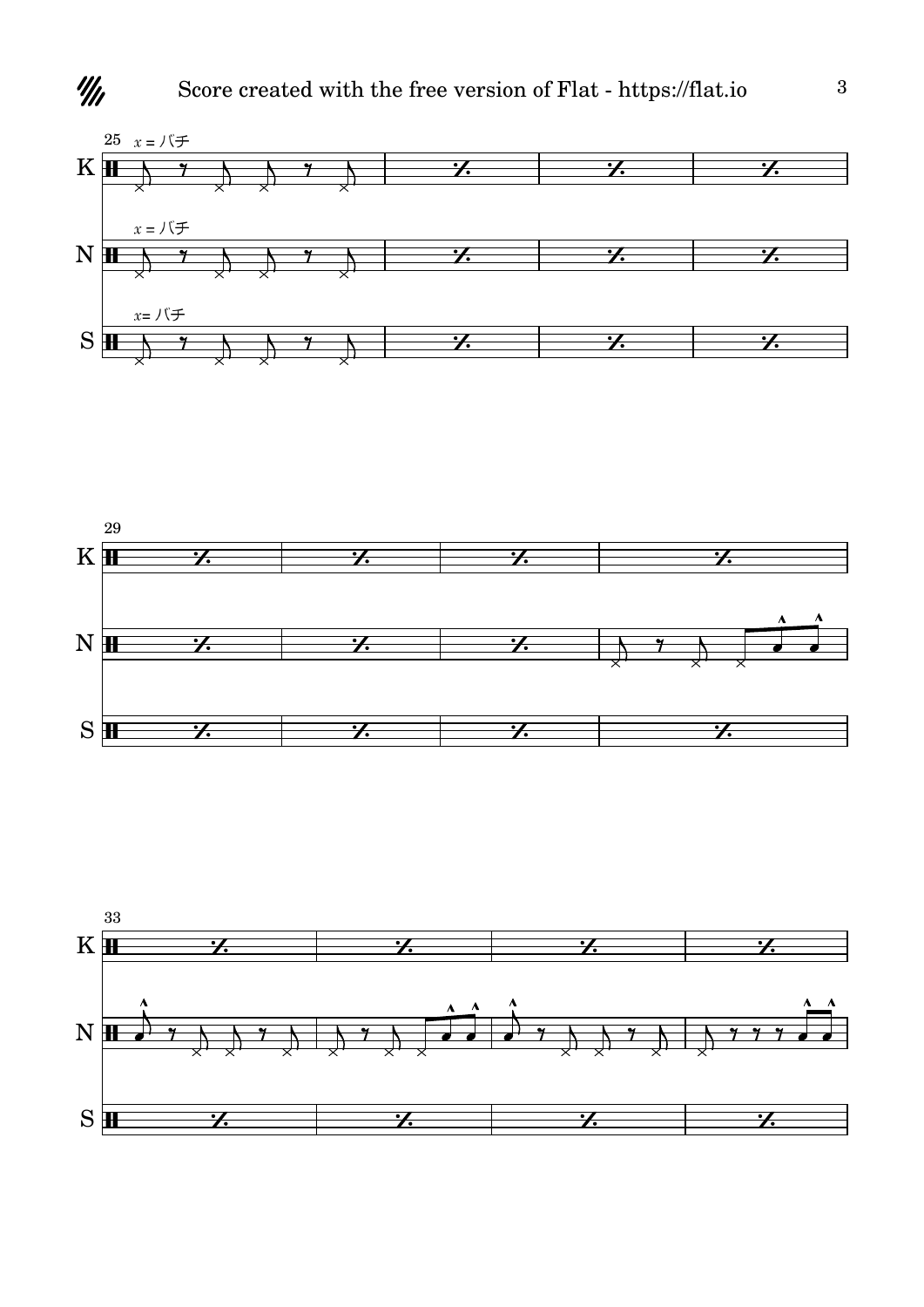





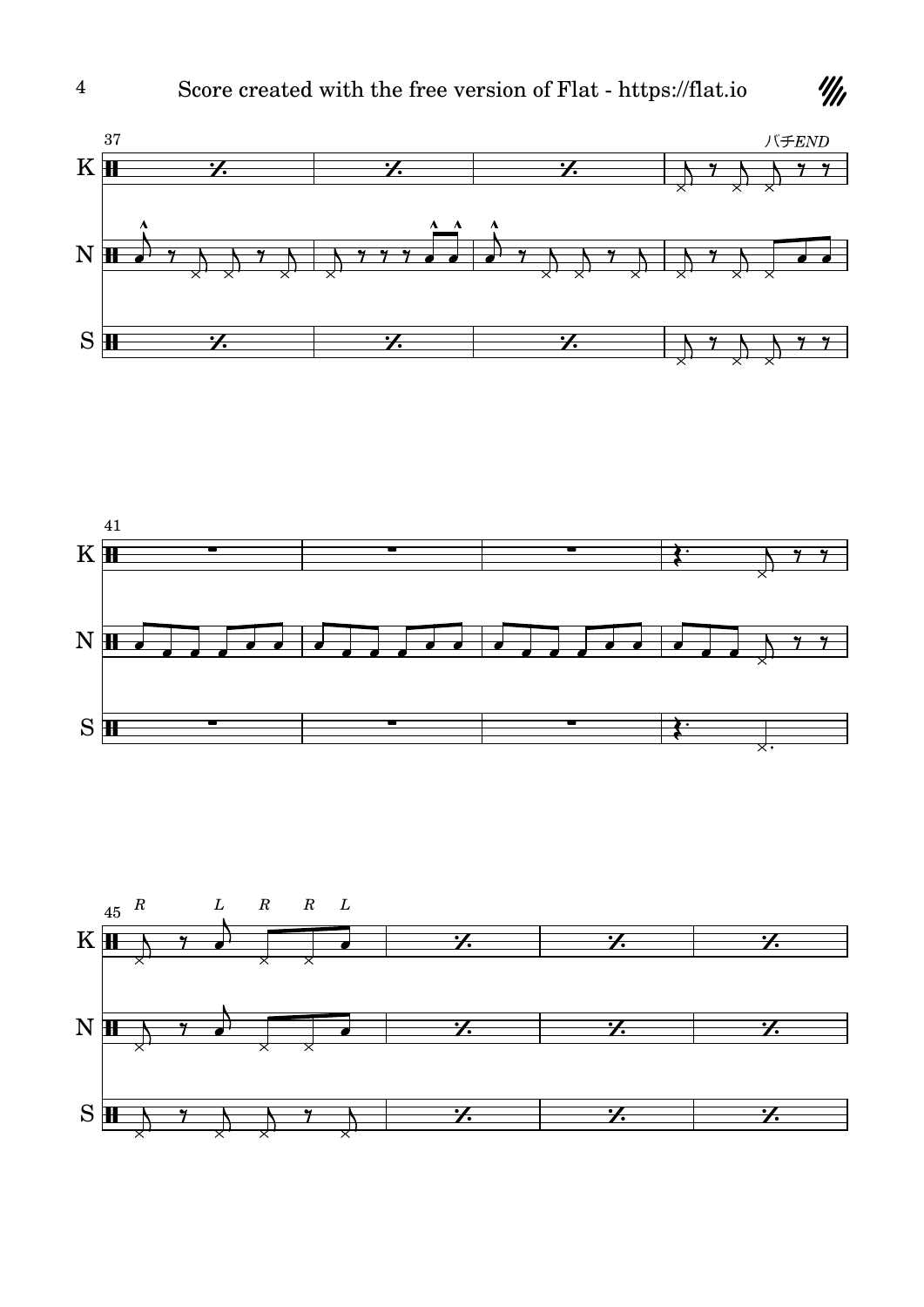$^{\prime\prime\prime}$ 





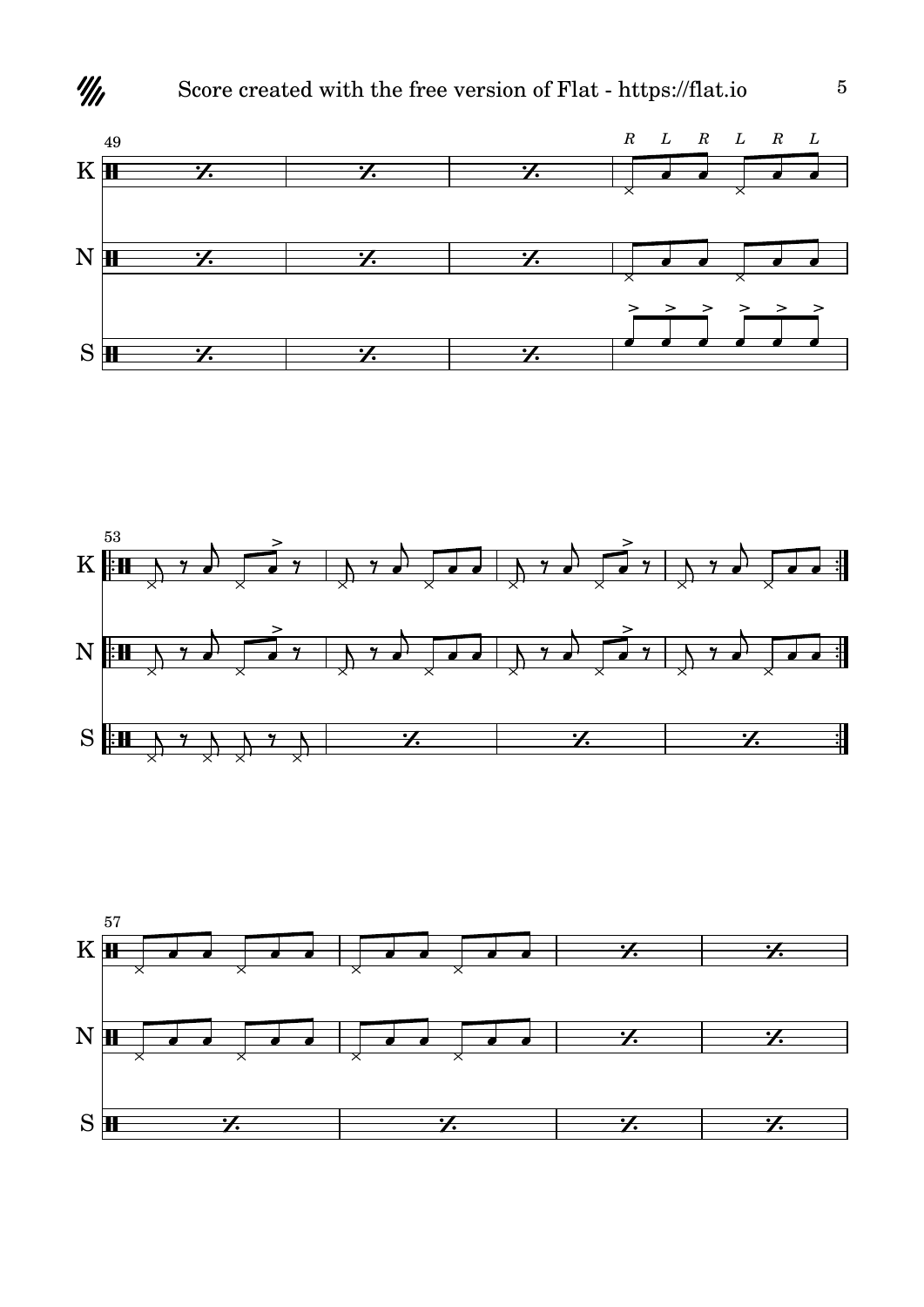



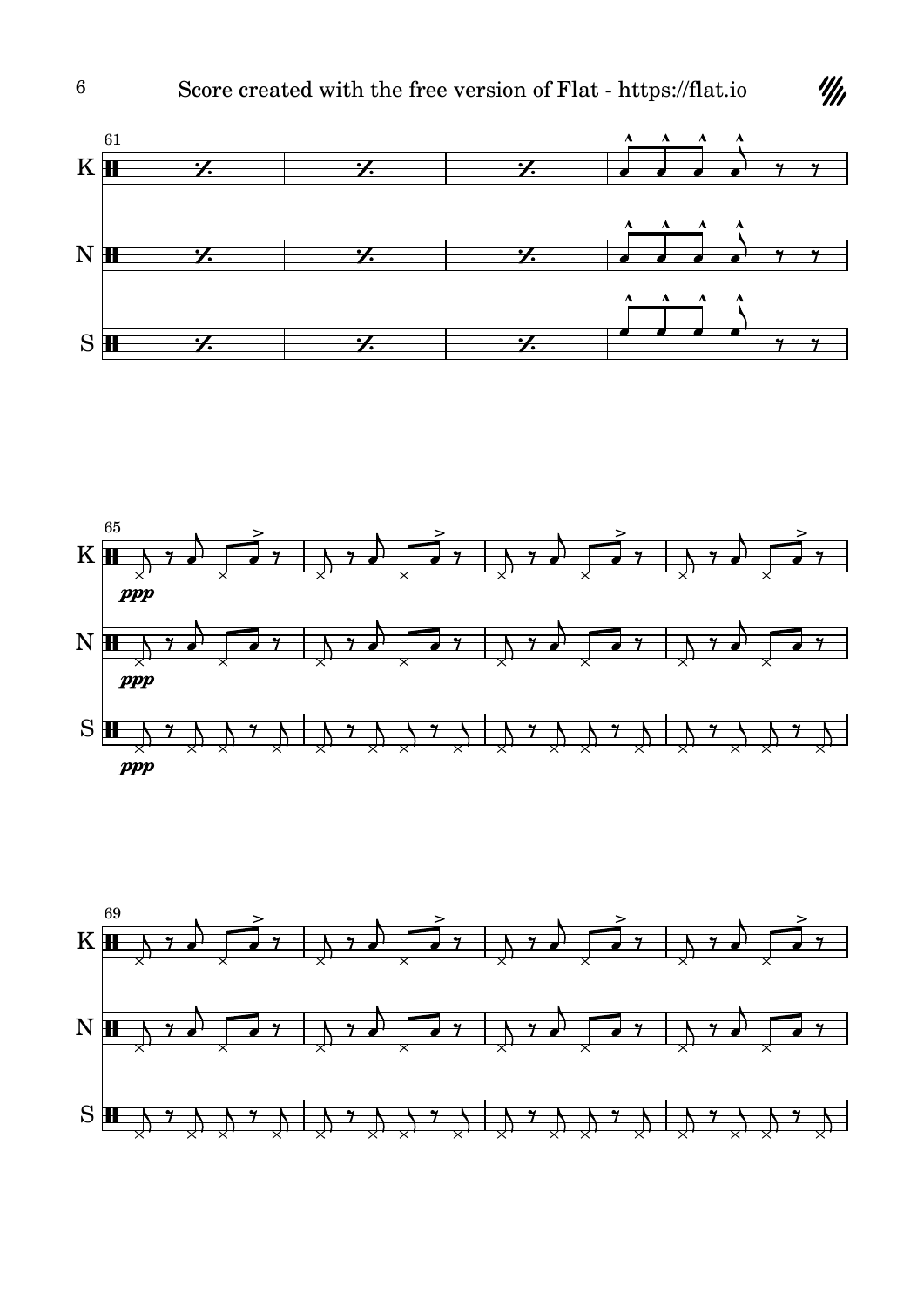



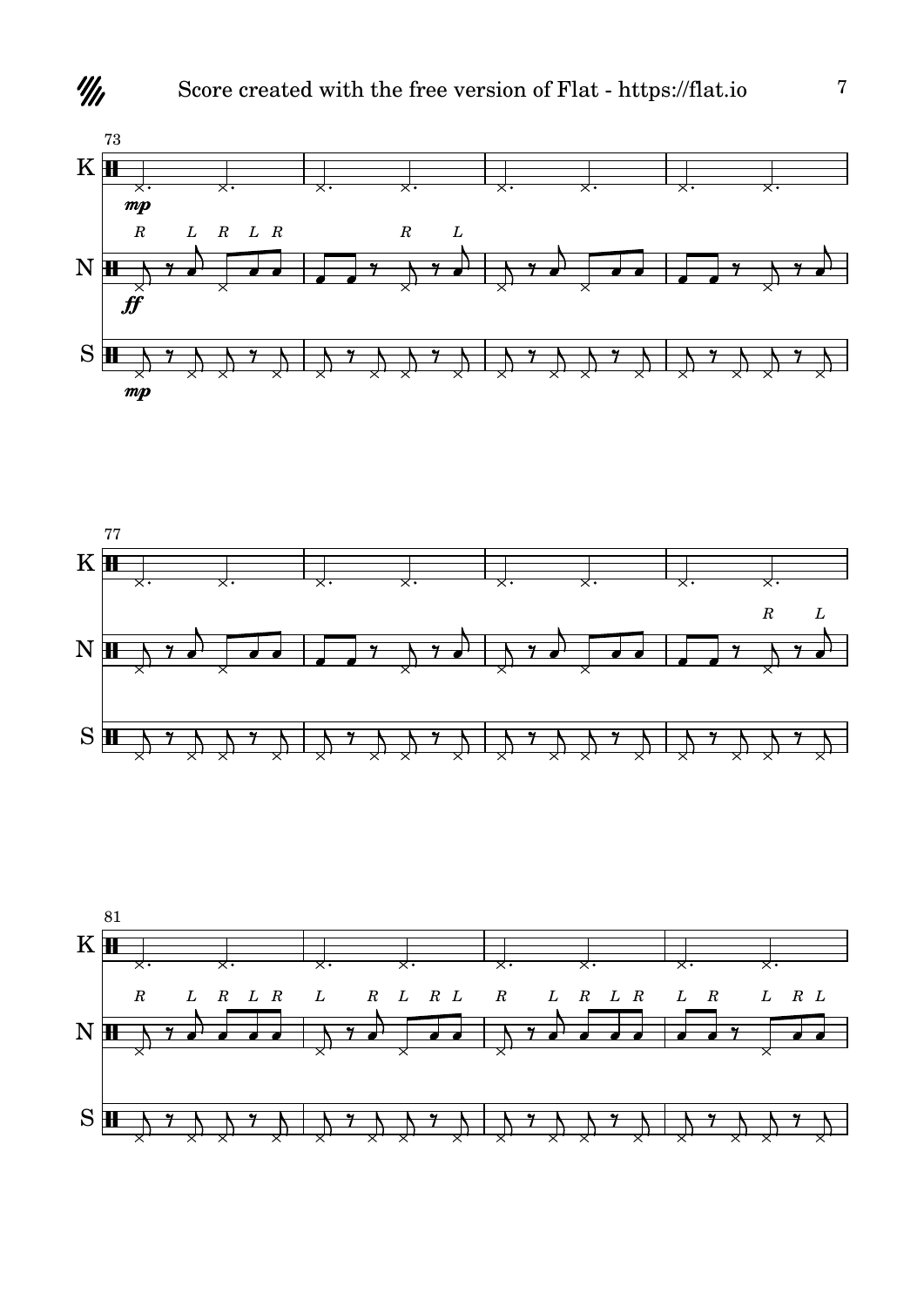



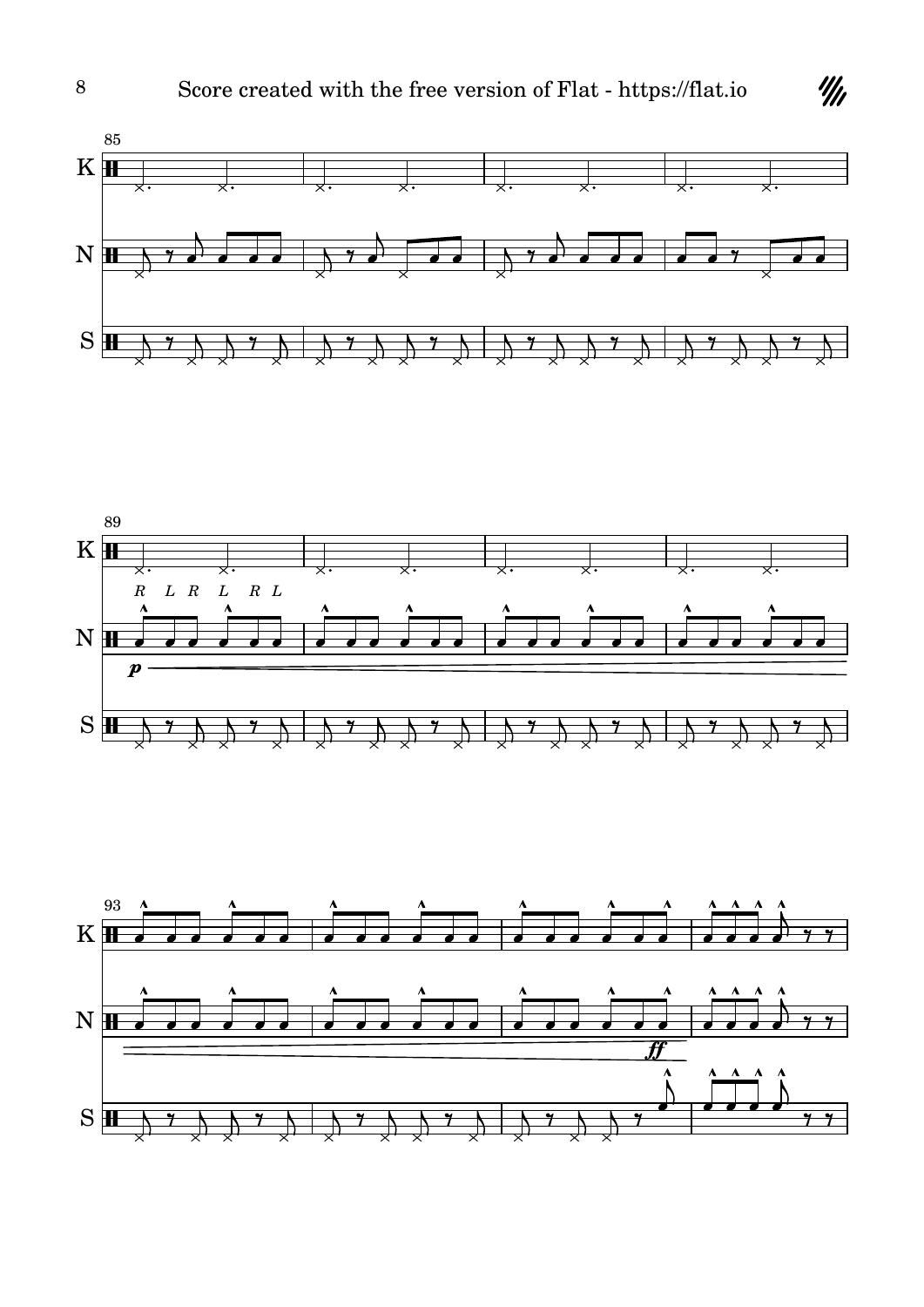$^{\prime\prime\prime}$ 





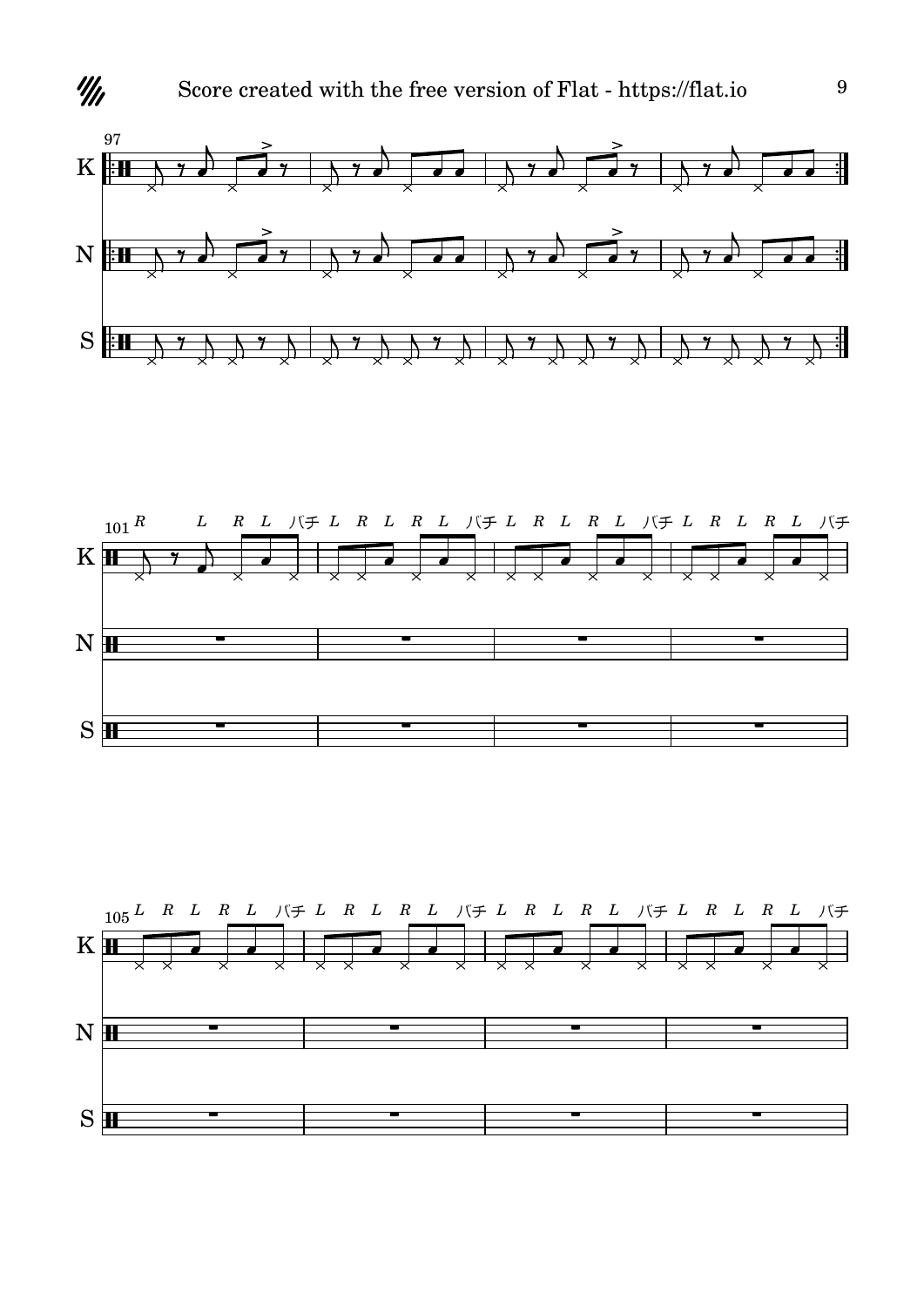



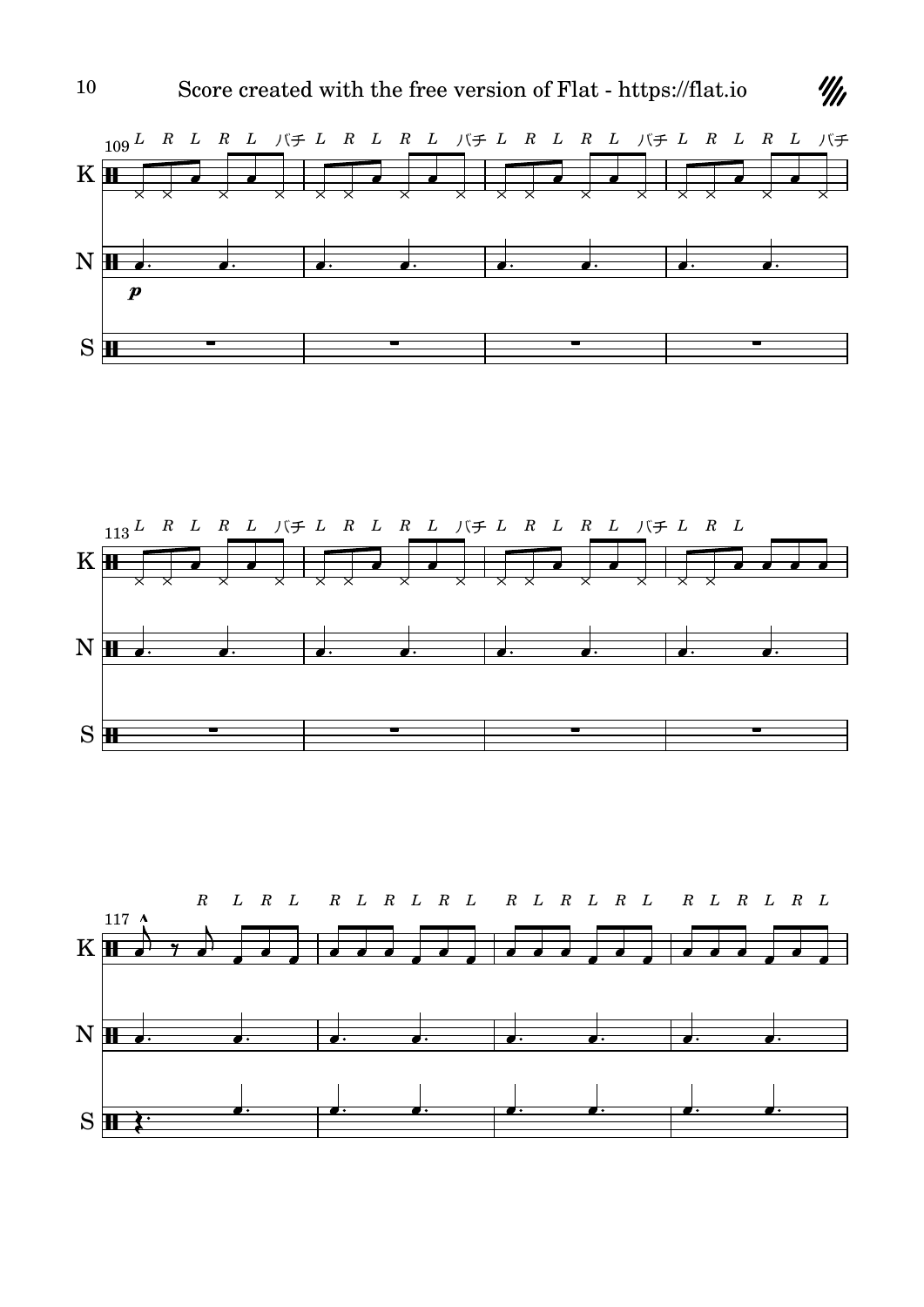